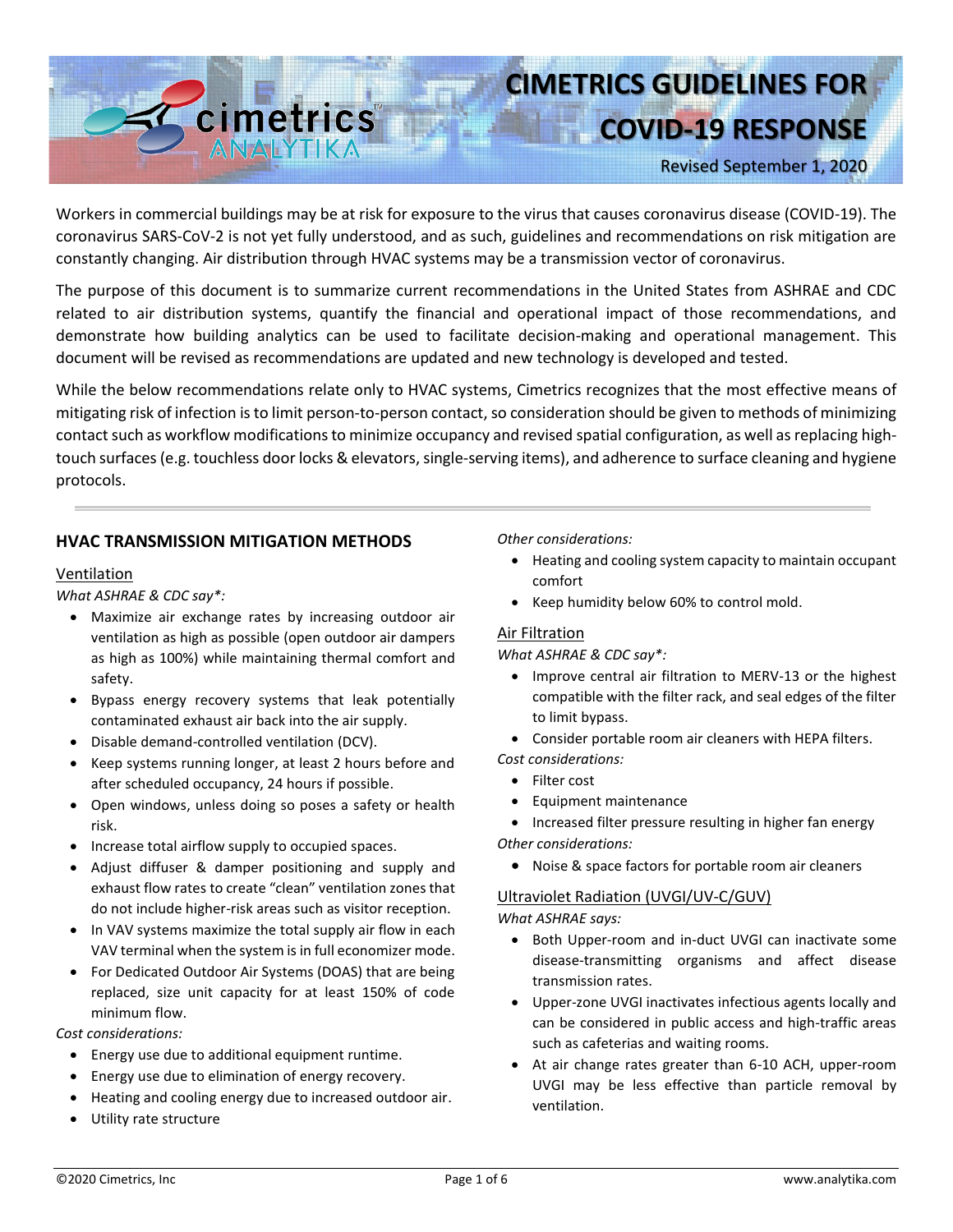

*What CDC says:*

- The efficacy of high intensity UV radiation against COVID-19 virus is not known, and therefore it cannot confirm under what circumstances such products might be effective against the spread of COVID-19.
- UVGI lamps in upper rooms and AHUs can be considered as a supplemental control measure for air disinfection.

*Cost considerations:*

- Additional routine maintenance
- Increased electricity use due to bulb operation
- Reduced supply fan electric energy and improved cooling performance due to cleaner coils
- Bulb replacement
- Increase in cooling energy and decrease in heating energy due to bulb heat

*Other considerations:*

- Safety hazards to eyes and skin if improperly used.
- Degradation of HVAC materials by UV-C. The primary change in polymers is mass loss; photodegradation is dependent only on the total energy of UV exposure.
- Ensure no UV lights shall shine on filters.

#### Temperature & Humidity Control

#### *What ASHRAE says:*

• Although the weight of evidence suggests that controlling relative humidity can reduce transmission of certain airborne infectious organisms, a broad recommendation cannot be made on indoor temperature and humidity control for the purpose of controlling infectious disease.

*Cost considerations:*

- Heating and cooling energy
- Utility rate structure

\*At the time of this writing, CDC guidelines for ventilation and air filtration are derived from ASHRAE position documents.

#### **ADDITIONAL REOPENING GUIDELINES**

The following are additional precautions for safe reopening:

- Treat water systems for Legionella.
- Review equipment schedules and sequences of operations to eliminate setbacks where appropriate.
- Ensure proper building pressurization.
- Ensure the building does not have mold after a prolonged shutdown.
- Ensure changes in electric use due to modified equipment operation does not affect sensitive instrumentation.

#### **SHUTDOWN GUIDELINES**

Cimetrics offers the following suggestions to minimize energy use during period of reduced occupancy:

- Facilities and/or EH&S walk-through labs to ensure fume hood sashes are closed and chemicals are properly stored.
- Set building equipment to unoccupied mode and review setback sequences.
- Turn off equipment in buildings that are not in use.
- Turn off lights and elevators where possible.

# **RECOMMENDATION SUMMARY**

The following table summarizes the evidence and considerations presented above with respect to ongoing energy cost, initial installation cost, expected maintenance effort, and relative effectiveness. Some of these measures may have added costs not represented in the figure, such as equipment retrofits required to meet any increase in heating or cooling demand due to limitations of the installed equipment.

|                                         | <b>Ultraviolet</b><br><b>Radiation</b> | <b>Ventilation</b> | <b>Air Filtration</b> | <b>Temperature &amp;</b><br><b>Humidity Control</b> |
|-----------------------------------------|----------------------------------------|--------------------|-----------------------|-----------------------------------------------------|
| <b>Energy Cost</b>                      |                                        | \$                 |                       |                                                     |
| <b>Installation Cost</b>                | S                                      |                    |                       |                                                     |
| <b>Maintenance</b>                      |                                        |                    |                       | $\mathbb{X}$                                        |
| <b>Relative</b><br><b>Effectiveness</b> |                                        |                    |                       |                                                     |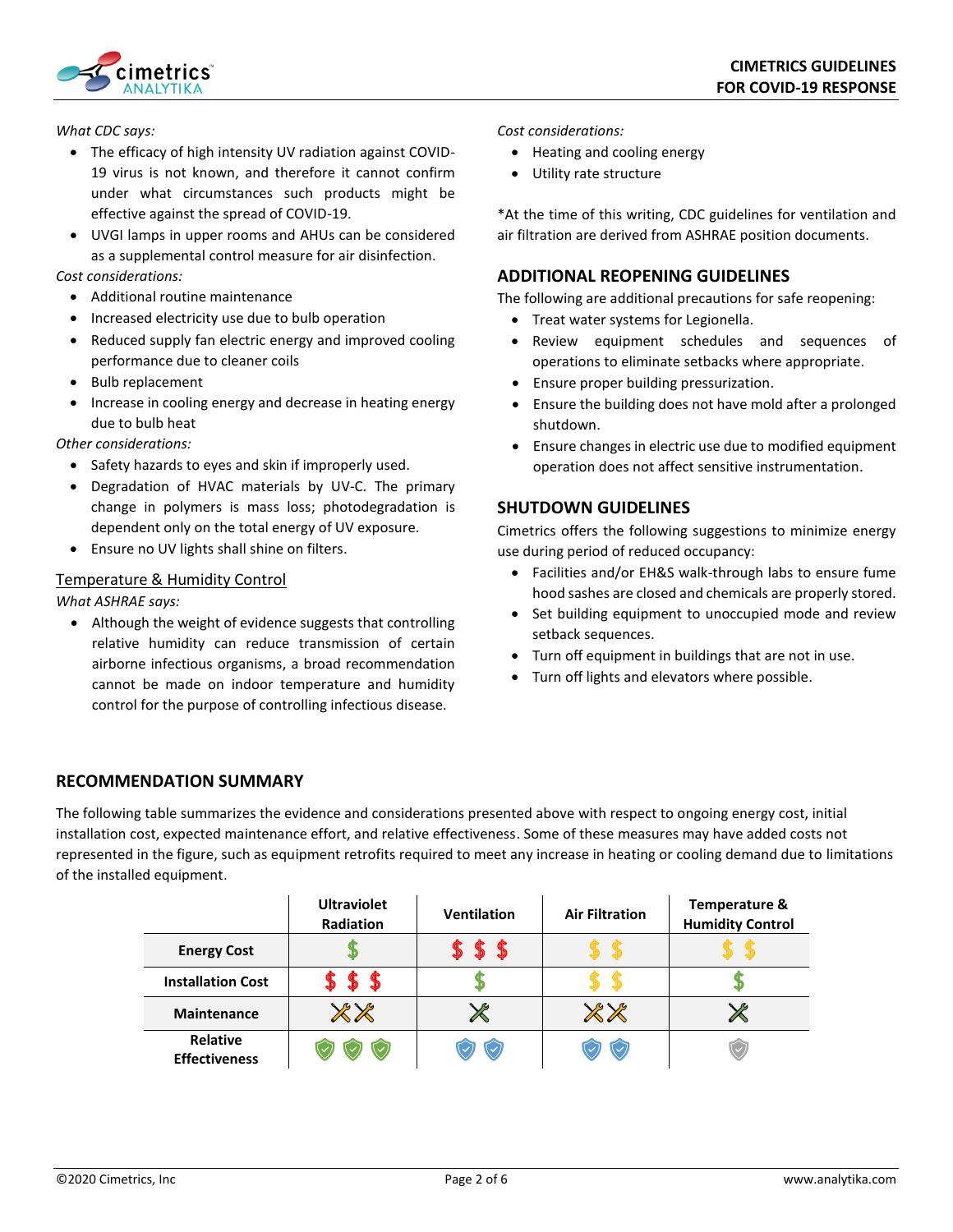

# **ENERGY IMPACT OF RECOMMENDED MITIGATION MEASURES**

The following figures compare the annual energy and cost impact of the above measures. Energy impact was calculated using TMY3 data for representative cities in each region and assumes standard operating conditions. The impact of each recommendation is calculated in isolation and does not factor in the cost of other measures such as eliminating heat recovery or disabling DCV. Installation and maintenance costs are not included, nor are any potential upgrades required to accommodate increased airflow & cooling/heating demand.



Energy Impact (\$/SF/Yr)



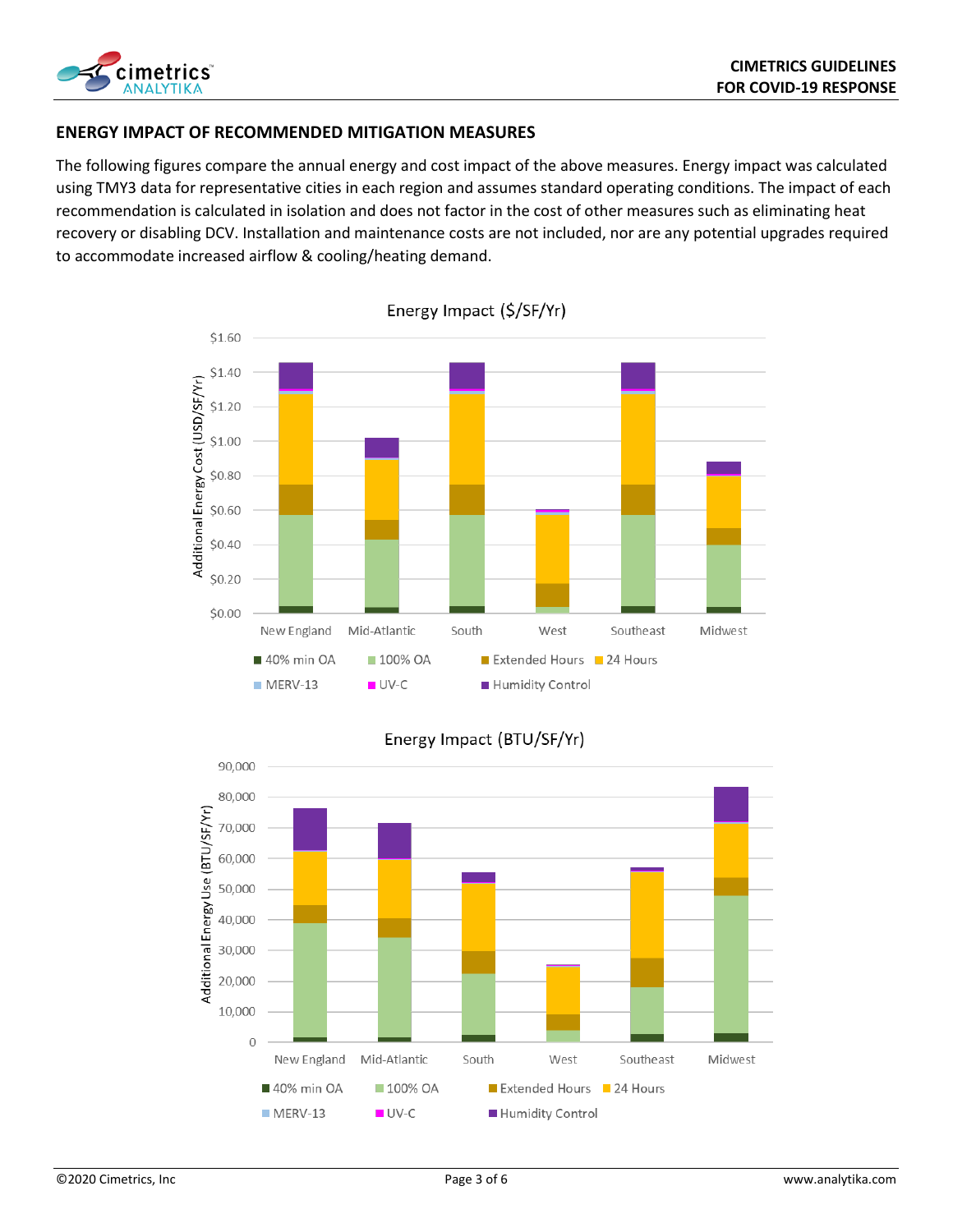

During these unprecedented circumstances, Cimetrics' Analytika service continues to monitor our customer sites and support any changes to facility operations.

During building shutdowns, many facilities reduced their on-site staff and eliminated non-essential maintenance, but Cimetrics continued to be their watchdog for critical equipment faults. Cimetrics will also continue to monitor building spaces for unusual conditions that would normally be reported by the occupants.

Upon reopening, Cimetrics will confirm that equipment operation is consistent with best practices; monitor space conditions such as temperature, humidity, and  $CO<sub>2</sub>$  levels; and quantify the impact of adherence to ASHRAE and CDC guidelines. We will evaluate the capacity of existing mechanical systems relative to the increased energy demand. Cimetrics will additionally provide energy cost calculations associated with COVID-mitigation measures using real-time operational data.

Shutdown, reopening, and transmission mitigation measures come with a hefty price tag. A focus on maintaining efficient systems and identifying energy savings opportunities wherever possible can help offset the cost of these measures.

#### **ANALYTIKA FOR SHUTDOWN**

# Support for CARES Act Health Care Provider Fund Application

At a 6.6 million square foot multi-campus health care organization, Cimetrics calculated the total excess COVID-19 related energy cost for a 3-month period to be \$29,527. Costs were associated with increased outside airflow, increased supply airflow, and HEPA filter replacements. The excess energy calculations were used as part of an application for reimbursement available to health care providers for health care related expenses or lost revenues that are attributable to coronavirus.

# Equipment Operation Verification & Energy Savings Calculation for Equipment Setback due to Reduced **Occupancy**

The following figures were provided by Cimetrics to verify some of the setbacks deployed at a 380,000 square foot government lab building. The AHUs serving the auditorium (AHU-14) and the cafeteria (RTU-1) were turned off while those spaces were vacant (Figure 1). The AHUs that serve critical lab areas (AHU-1 and AHU-2) continue to run 24/7, but the lab exhaust fan airflows were reduced (Figure 2).

Cimetrics additionally calculated the energy reduction due to reduced equipment operation. This information will be used to adjust future energy projections as well as to quantify the efforts of the facilities team to minimize energy use. Total energy savings during the two-month shutdown period was over \$37,000.







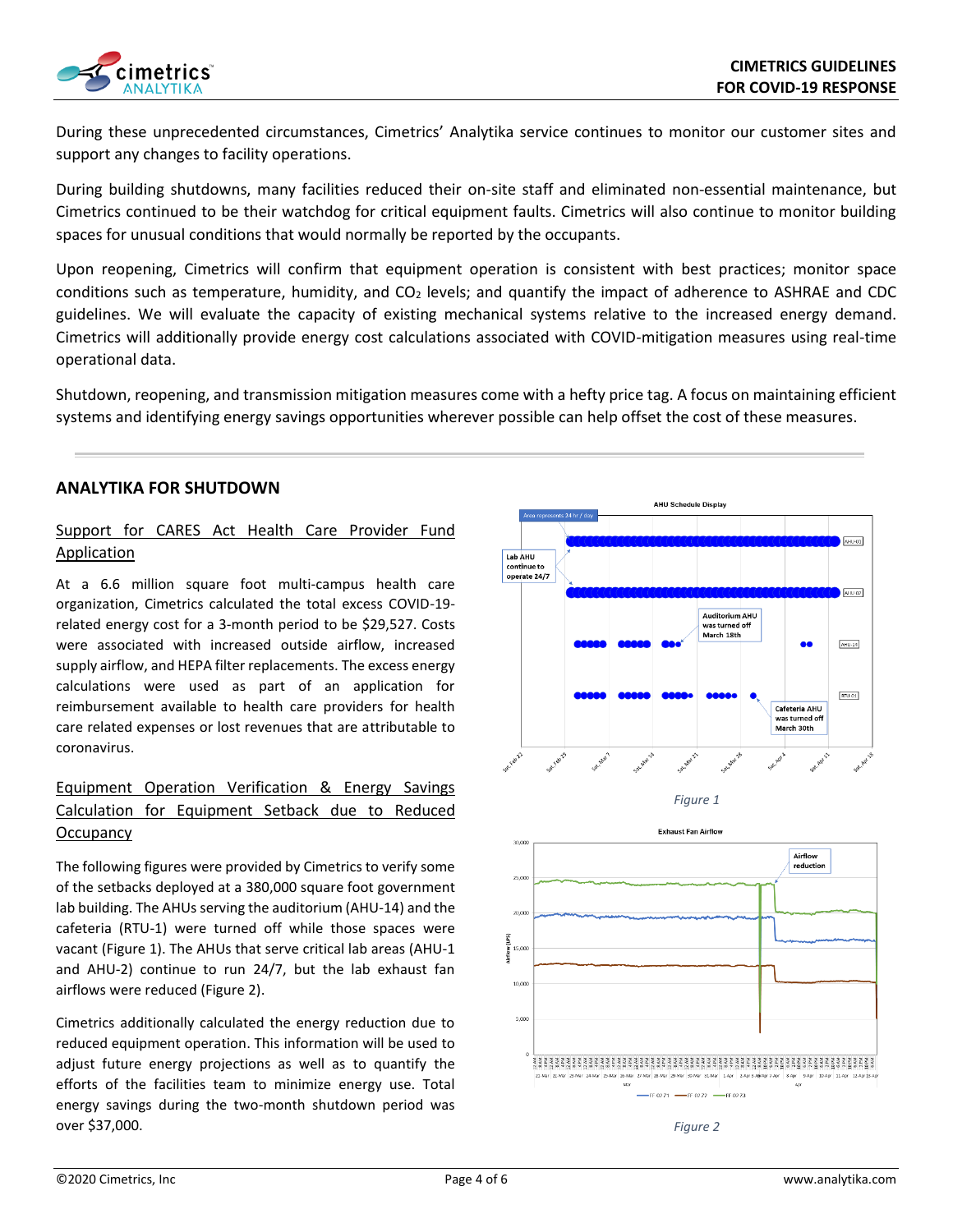

# **ANALYTIKA FOR REOPENING**

#### Cost Calculation for Sequence Modifications

At a 550,000 square foot research school of a large university in Boston, Cimetrics calculated the projected annual cost for modifying the equipment sequences to run the return air systems with the outside air dampers 100% open for one year. Maximizing the air exchange rates is one of the methods they are considering to help minimize the risk of infection. The estimated additional energy cost of the modified equipment operation is \$205,000 for the one-year period.

#### Filter Replacement Optimization

Predictive maintenance can be used to calculate the optimal time to replace the filter to minimize the cost of both T&M and increased fan pressure based on the measured differential pressure across the filter (Figure 3). When the filter is replaced, data shows the differential pressure dropping, which verifies that the replacement was done correctly. The data can be further used to determine which filter manufacturer performs best in different conditions.





# Identification of Equipment Operation that Violates Best Practices

The Analytika automatic fault detection & diagnostic (AFDD) system can be used to identify equipment operating outside of the ASHRAE and/or CDC guidelines.

The following figures taken from the Analytika Portal show an example AFDD fault of an AHU that has insufficient outside air based on the measured airflow (Figures 4 & 5). Insufficient airflow was detected on multiple units in a 100,000 square foot engineering instructional building of a large university campus in the South.





#### *Figure 5*

The following figures, also taken from the Analytika Portal, show an example AFDD fault of an AHU that was detected to be off when scheduled to be on (Figures 6 & 7). Similar issues were detected in 30 AHUs across multiple buildings of this large New England university campus.



*Figure 6*



*Figure 7*